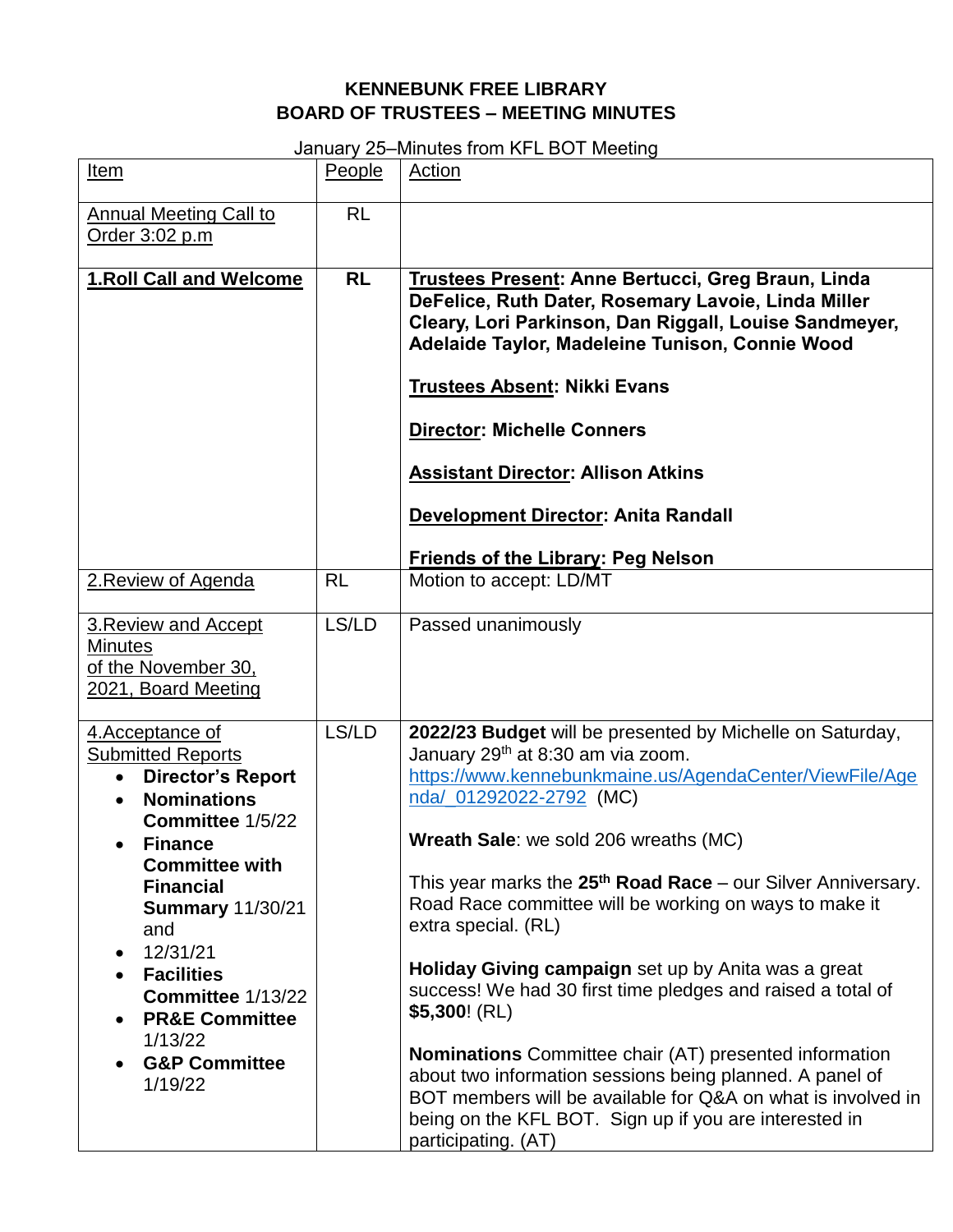|                                               |           | https://docs.google.com/spreadsheets/d/1hu80g9T6wJ_nqo4                                                                                                                                                                                                                                                                                    |
|-----------------------------------------------|-----------|--------------------------------------------------------------------------------------------------------------------------------------------------------------------------------------------------------------------------------------------------------------------------------------------------------------------------------------------|
|                                               |           | XFP6-Udpp_VTyJ82ykjHD2PNQCpc/edit?usp=sharing (AT)                                                                                                                                                                                                                                                                                         |
|                                               |           | <b>Finance Committee:</b> everything is "coasting along." (MC)                                                                                                                                                                                                                                                                             |
|                                               |           | <b>Facilities:</b> Sprinkler flush is done, and we should be good for<br>at least 20 years. (AT)                                                                                                                                                                                                                                           |
|                                               |           | March Madness and Pi Day update: Good collaboration<br>between the Friends and the BOT. Goal is to reduce the<br>number of baskets from last year and have a combination of<br>baskets and individual items. All baskets/items must be<br>delivered to Lori by March 1 <sup>st</sup> . Online auction will run from<br><b>March 21-31.</b> |
|                                               |           | Pies can be ordered from Monday, Feb 7-Monday, Feb 28,                                                                                                                                                                                                                                                                                     |
| 5. Report from Friends of<br>the Library      | <b>PN</b> | BOT is encouraged to join the Friends.<br>https://kennebunklibrary.org/ckfinder/userfiles/files/2022%20Ap<br>plication.pdf<br>Peg is heading up the new "Book Sorting" committee.                                                                                                                                                          |
|                                               |           | Valentine's Day pop-up book sale will be held Feb 14-<br>18                                                                                                                                                                                                                                                                                |
|                                               |           | Thank you cards were sent to 55 volunteers in lieu of a<br>volunteer appreciation event.                                                                                                                                                                                                                                                   |
|                                               |           | Giddy Word brought in \$150 for Q4!                                                                                                                                                                                                                                                                                                        |
| <b>6.Strategic Plan</b>                       | <b>RL</b> | Should be "robust" and make sure that the KFL delivers<br>(RL)<br>Contemplating modules in education, training, team<br>building to be covered at BOT meetings, making the<br>meetings a bit longer. (RL)                                                                                                                                  |
| <b>7.Old Business</b>                         | <b>RL</b> | Motion to approve the Meeting Room Policy was made,<br>seconded and passed unanimously (GB/LD)                                                                                                                                                                                                                                             |
| <b>8.New Business</b>                         | <b>RL</b> |                                                                                                                                                                                                                                                                                                                                            |
| 9. Announcements and<br><b>Other Business</b> |           | Thank you note from the staff (included in BOT January<br>packet) was noted and appreciated. (RL)<br>Mask update: As of two weeks ago, the public must<br>wear a surgical or KN95 mask. This is in line with what<br>the CDC and Gov. Janet Mills recommend. (MC and<br>AA)                                                                |
| <b>10. Executive Session</b>                  |           | MC, AR and PN left the meeting at 3:45<br>Discussed MC's review, salary and bonus.                                                                                                                                                                                                                                                         |